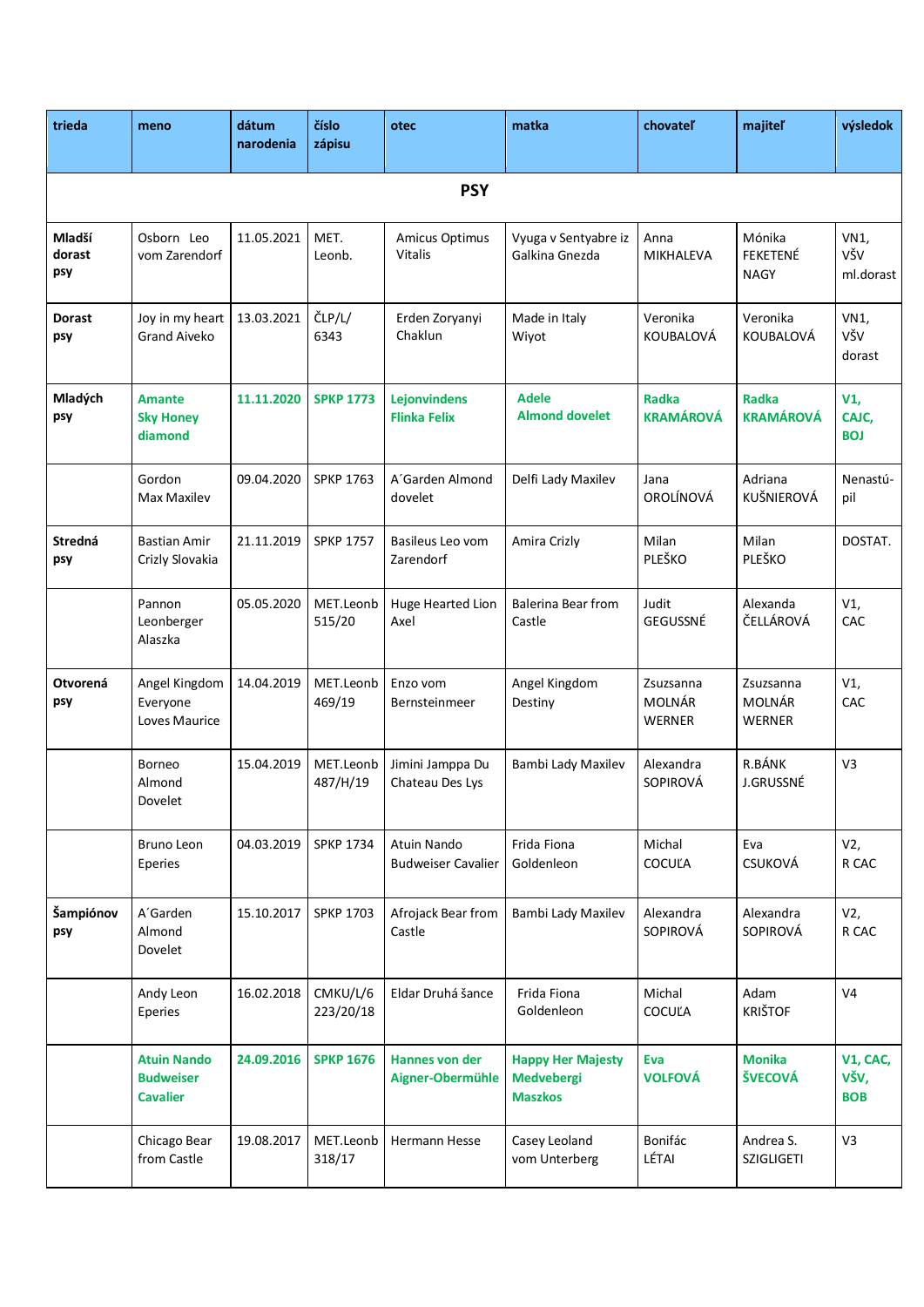|                          | Sweet Like You<br>Caligula Bory<br>Cysterskie          | 12.04.2018 | MET.Leonb<br>380/H/18       | Lejonvindens<br>Flinka Felix                 | My Princes Yoko<br>Bory Cysterskie             | Biamka<br><b>CHROBOCZEK</b>                  | Mónika<br>FEKETENÉ<br><b>NAGY</b>            | V                 |
|--------------------------|--------------------------------------------------------|------------|-----------------------------|----------------------------------------------|------------------------------------------------|----------------------------------------------|----------------------------------------------|-------------------|
| Čestná<br>psy            |                                                        |            |                             |                                              |                                                |                                              |                                              |                   |
| Veteránov<br>psy         | <b>Lions from</b><br><b>Fairy Tale</b><br><b>Alien</b> | 26.12.2012 | <b>MET.Leonb</b><br>3873/13 | <b>Duvasgardens</b><br><b>Perfect Puzzel</b> | <b>Dorothy Diamant</b><br>von Bergen           | <b>Adrienn</b><br>FÜLÖP-<br><b>KOMENDÁNT</b> | <b>Adrienn</b><br>FÜLÖP-<br><b>KOMENDÁNT</b> | V1,<br><b>BOV</b> |
|                          |                                                        |            |                             | <b>SUKY</b>                                  |                                                |                                              |                                              |                   |
| Mladší<br>dorast<br>suky | Cynthia Rose<br>od Benýdkova                           | 15.05.2021 | ČLP/L/<br>6375              | <b>Fill Felix</b><br>Druhá šance             | Bellami<br>od Benýdkova                        | Jana<br><b>BOROVKOVÁ</b>                     | Jana<br><b>BOROVKOVÁ</b>                     | VN1               |
| <b>Dorast</b><br>suky    | Joy for live<br><b>Grand Aiveko</b>                    | 13.03.2021 | ČLP/L/<br>6347              | Erden Zoryanyi<br>Chaklun                    | Made in Italy Wiyot                            | Veronika<br>KOUBALOVÁ                        | Veronika<br>KOUBALOVÁ                        | VN1               |
| Mladých<br>suky          | Aiva Violet<br>Honey<br>diamond                        | 11.11.2020 | CMKU/L/6<br>371/21/20       | Lejonvindens<br>Flinka Felix                 | Adele Almond<br>dovelet                        | Radka<br>KRAMÁROVÁ                           | Zdeňka<br><b>BALEKOVÁ</b>                    | V1,<br>CAJC       |
|                          | Arwen Sweet<br>Honey<br>diamond                        | 11.11.2020 | <b>SPKP 1778</b>            | Lejonvindens<br>Flinka Felix                 | Adele Almond<br>dovelet                        | Radka<br>KRAMÁROVÁ                           | Tatiana<br>OMYĽÁKOVÁ                         | V3                |
|                          | Darjeeling Bear<br>from Castle                         | 10.12.2020 | <b>CMKU/637</b><br>2/21/20  | Atuin Nando<br><b>Budweiser</b><br>Cavalier  | Cinnamon<br><b>Bear from Castle</b>            | Bonifác<br>LÉTAI                             | Eva<br>VOLFOVÁ                               | V <sub>2</sub>    |
|                          | Lions from<br>Fairy Tale<br>Hermione                   | 09.12.2020 | MET.Leonb<br>571/21         | Chicago Bear<br>from Castle                  | Lions<br>from Fairy Tale Daisy                 | Adrienn<br>FÜLÖP-<br>KOMENDÁNT               | Adrienn<br>FÜLÖP-<br>KOMENDÁNT               | D                 |
|                          | Pannon<br>Leonberger<br>Arwen                          | 05.05.2020 | MET.Leonb<br>520/20         | <b>Huge Hearted</b><br>Lion Axel             | <b>Ballerina</b><br><b>Bear from Castle</b>    | Judith<br>GREGUSSNÉ<br>М.                    | Judith<br>GREGUSSNÉ<br>М.                    | D                 |
| Stredná<br>suky          | Glory Grace<br>Maxilev                                 | 09.04.2020 | <b>SPKP 1765</b>            | A'Garden<br>Almond Dovelet                   | Delfi Lady Maxilev                             | Jana<br>OROLÍNOVÁ                            | Jana<br>OROLÍNOVÁ                            | V1,<br>CAC        |
|                          | Chocolate<br>Extra Dark<br><b>Grand Aiveko</b>         | 03.02.2020 | ČLP/L/<br>6235              | Follow Me If You<br>of New Wind              | Elwira Can<br>Exclusive<br><b>Grand Aiveko</b> | Veronika<br>KOUBALOVÁ                        | Veronika<br>KOUBALOVÁ                        | V3                |
|                          | Pannon<br>Leonberger<br>Amanda                         | 05.05.2020 | MET.Leonb<br>519/20         | <b>Huge Hearted</b><br>Lion Axel             | <b>Ballerina</b><br><b>Bear from Castle</b>    | Judith<br>GREGUSSNÉ<br>М.                    | Judith<br>GREGUSSNÉ<br>М.                    | V2,<br>R CAC      |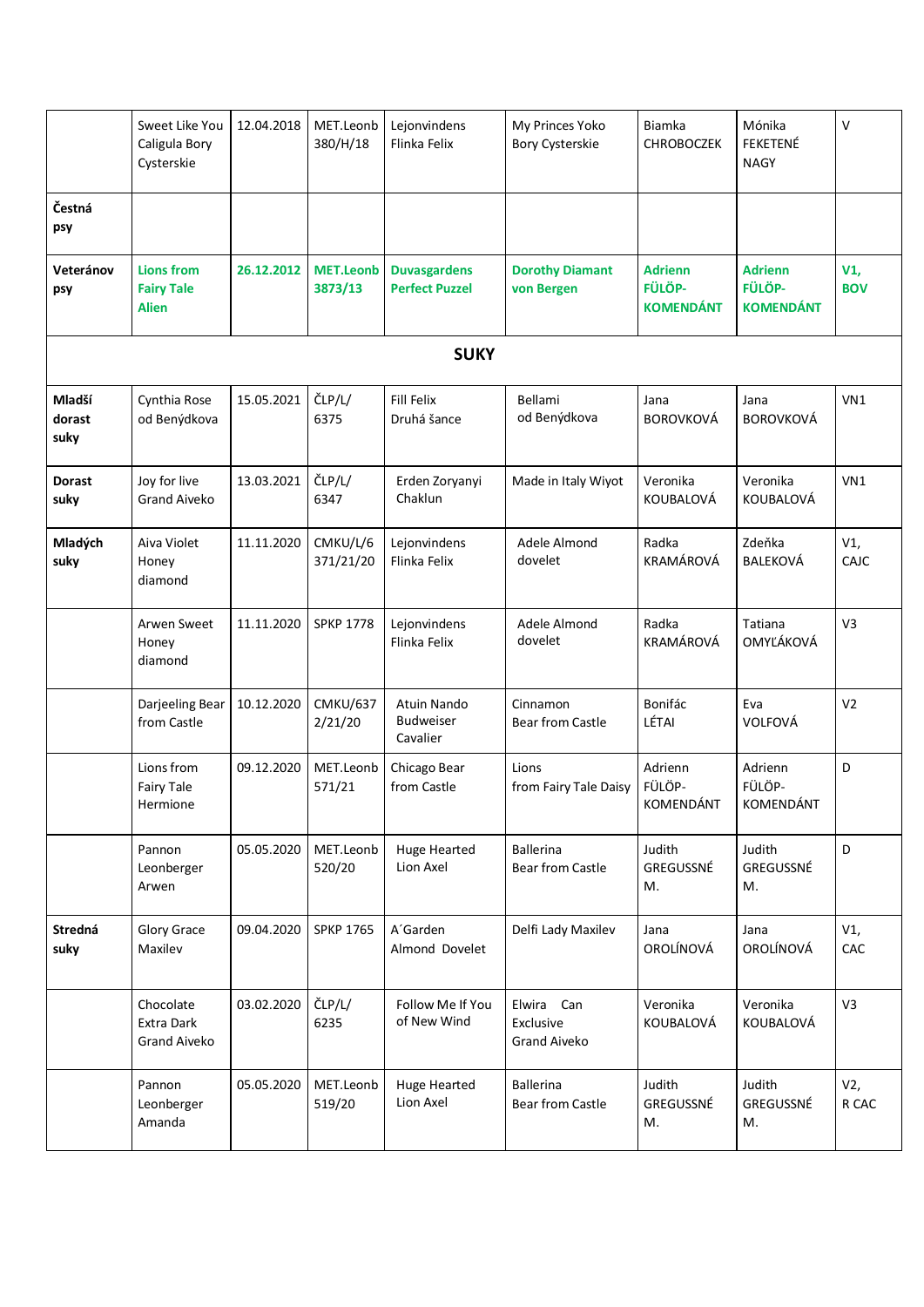| Otvorená<br>suky  | Akkanga<br>Leon Eperies                 | 16.02.2018 | <b>SPKP 1719</b>      | Eldar<br>Druhá šance                                      | Frida Fiona<br>Goldenleon                    | Michal<br>COCUĽA                  | Mgr. Petra<br>HERCEGOVÁ                     | V <sub>4</sub>                 |
|-------------------|-----------------------------------------|------------|-----------------------|-----------------------------------------------------------|----------------------------------------------|-----------------------------------|---------------------------------------------|--------------------------------|
|                   | Anne Laura<br>od Benýdkova              | 21.10.2013 | ČLP/L/<br>5118        | Gerry Garsten<br>Salve Leon                               | Annie od Kostela<br>sv.Gabriela              | Jana<br><b>BOROVKOVÁ</b>          | Jana<br><b>BOROVKOVÁ</b>                    | V                              |
|                   | Bijou v.Sissy-<br>Haus                  | 17.03.2017 | MET.Leonb<br>307/17   | Nero                                                      | Xanadoo v.Sissy-<br>Haus                     | Mária<br><b>KEREKES</b>           | Mária<br><b>KEREKES</b>                     | V <sub>2</sub><br>R CAC        |
|                   | <b>Brenda</b><br>Almond<br>Dovelet      | 15.04.2019 | <b>SPKP 1752</b>      | Jiminy Jamppy Du<br>Chateau Des Lys                       | Bambi Lady Maxilev                           | Alexandra<br>SOPIROVÁ             | Miroslav<br>CHABAN                          | VD                             |
|                   | <b>Cheryl Rose</b><br><b>Goldenleon</b> | 08.06.2019 | <b>ČLP/L6140</b>      | <b>Atuin Nando</b><br><b>Budweiser</b><br><b>Cavalier</b> | <b>Folly Rose</b><br><b>Goldenleon</b>       | <b>Romana</b><br><b>JUZOVÁ</b>    | <b>Romana</b><br><b>JUZOVÁ</b>              | V1, CAC,<br>VŠV,<br><b>BOS</b> |
|                   | Jane vom<br>Kloster Lorch               | 09.09.2019 | MET.Leonb<br>506/H/20 | Basileus Leo vom<br>Zarendorf                             | Ida vom Kloster<br>Lorch                     | Rita<br>PLEIBEL<br><b>SEYFFER</b> | Zsuzsanna<br><b>MOLNÁR</b><br><b>WERNER</b> | V3                             |
| Šampiónov<br>suky | Amira Crizly                            | 01.05.2012 | <b>SPKP 1566</b>      | Dragongardens<br>Quantas at X Max                         | Aimee Benjamina<br>od Holešky                | Mgr. Dušan<br>PLEŠKO              | Milan<br>PLEŠKO st.                         | V                              |
|                   | Aretha<br>Almond<br>Dovelet             | 15.10.2017 | <b>SPKP 1710</b>      | Afrojack Bear from<br>Castle                              | Bambi<br>Lady Maxilev                        | Alexandra<br>SOPIROVÁ             | Zuzana<br>GRÁCOVÁ                           | V3                             |
|                   | Belinda<br>Almond<br>Dovelet            | 15.04.2019 | <b>SPKP 1747</b>      | Jimini Jamppa Du<br>Chateau Des Lys                       | Bambi Lady Maxilev                           | Alexandra<br>SOPIROVÁ             | Alexandra<br>SOPIROVÁ                       | V1,<br>CAC                     |
|                   | Delfi Lady<br>Maxilev                   | 28.07.2017 | <b>SPKP 1698</b>      | Grimm Psia Psota                                          | Fantasia<br>Forever Member<br>of the Leogang | Jana<br>OROLÍNOVÁ                 | Jana<br>OROLÍNOVÁ                           | V2,<br>R CAC                   |
|                   | Frida Fiona<br>Goldenleon               | 25.03.2015 | <b>SPKP 1635</b>      | Vigos<br>vom Kaniberg                                     | Celine Claudette<br>Goldenleon               | Romana<br>JŮZOVÁ                  | Michal<br><b>COCULA</b>                     | V <sub>4</sub>                 |
|                   | Vanitza Extra<br>Engie                  | 24.03.2019 | MET.Leonb<br>498/H/19 | Man-Ai Ikky<br>Domaine dela<br>Noyaraye                   | Gabi Psia Psota                              | Andrea<br>VAŇKOVÁ                 | Bonifác<br>LÉTAI                            | $\vee$                         |
| Čestná<br>suky    | Artemis<br>Katniss<br>Maxibear          | 05.10.2015 | <b>SPKP 1654</b>      | Medvebergi<br>Maszkos Excel                               | <b>Annie Princess</b><br>Maxilev             | Monika<br>ŠVECOVÁ                 | Monika<br>ŠVECOVÁ                           | V3                             |
|                   | Bambi<br>Lady Maxilev                   | 21.04.2014 | <b>SPKP 1619</b>      | Nando-Junior Leo<br>von Jerichower<br>Land                | Ymachris Indiana<br>Diamond                  | Jana<br>OROLÍNOVÁ                 | Alexandra<br>SOPIROVÁ                       | V1                             |